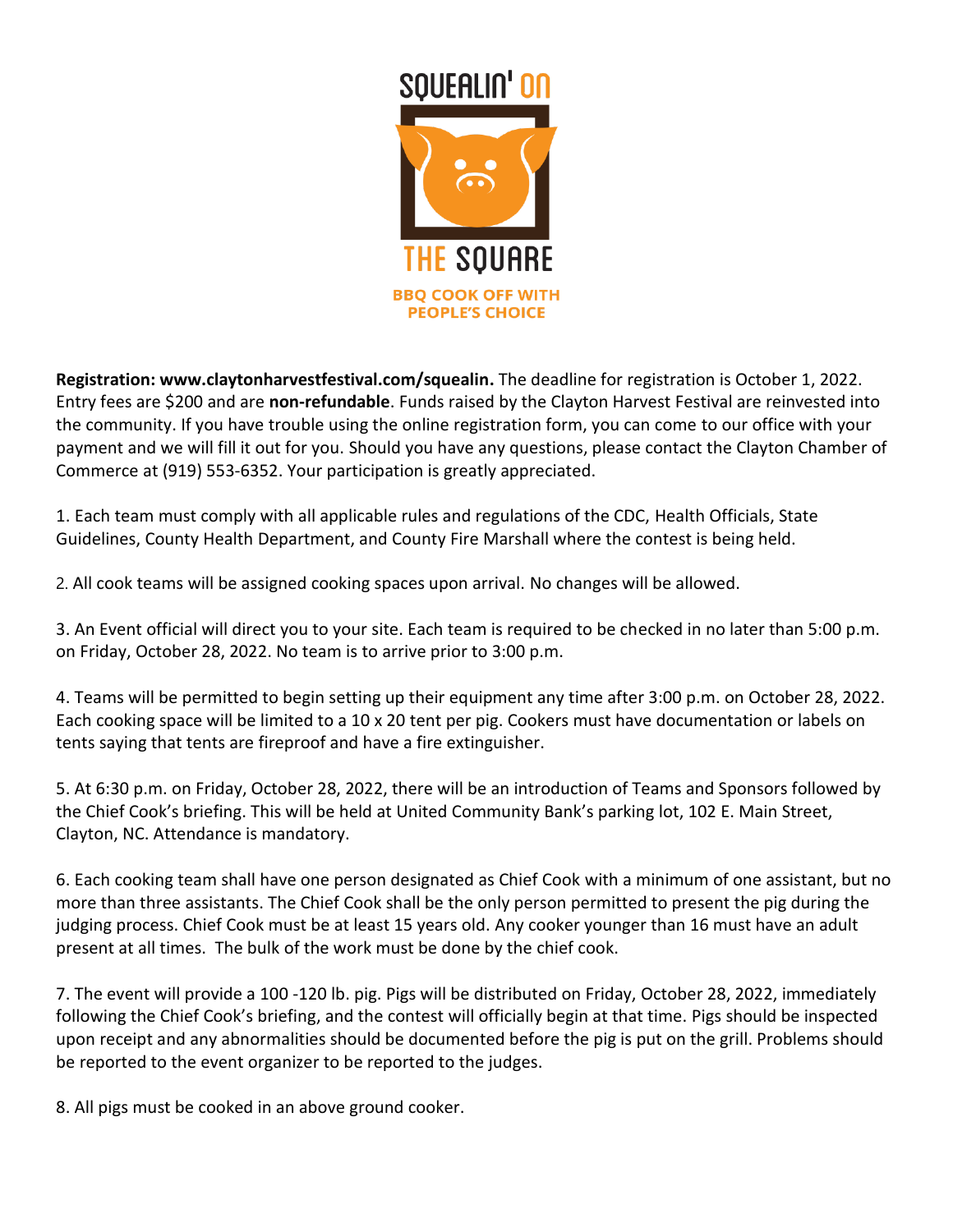

9. The USE OF GASOLINE FOR ANY REASON IS STRICTLY PROHIBITED.

10. Drip pans must be used to catch grease. Grease must be disposed of in the designated area.

11. Each gas cooker must meet safety standards such as:

- Proper regulator
- Tanks secured to prevent accidental tripping of contestants and the general public.
- Other requirements as site committee deems necessary for the safety of contestants and general public.
- 12. Each Chief Cook is to have the following utensils on hand for judging:
	- Three sharp knives
	- Three cups of water
	- Towels (paper or cloth)
	- Small container of your sauce

13. Cooking teams are requested to keep their cooking area free of trash. Please use the trash containers provided at various locations. Each team is responsible for site cleanup at the end of the contest.

14. Any pig judged and determined undercooked will be disqualified. In such case, cook teams are required to continue cooking their pig until, in the opinion of the Judges, the pig is fully cooked.

15. Any pig will be disqualified if any part of the pig is removed or intentionally disturbed.

16. Pigs may NOT be sauced inside or out. Those that have been sauced will be disqualified.

17. Salt and baking soda may be used to draw out blood in the cleanup phase. Any portion of the pig that is cut away can be used.

18. NO external heat source may be used other than the grill. Some examples might include (but are not limited to) heat guns and torches. Those using external heat sources will be disqualified.

19. Injecting pigs will NOT be allowed. Some examples might include (but are not limited to): sauce and product drippings. Those using injections will be disqualified.

20. Removing soft spots will be deducted under the appearance category on the score sheet.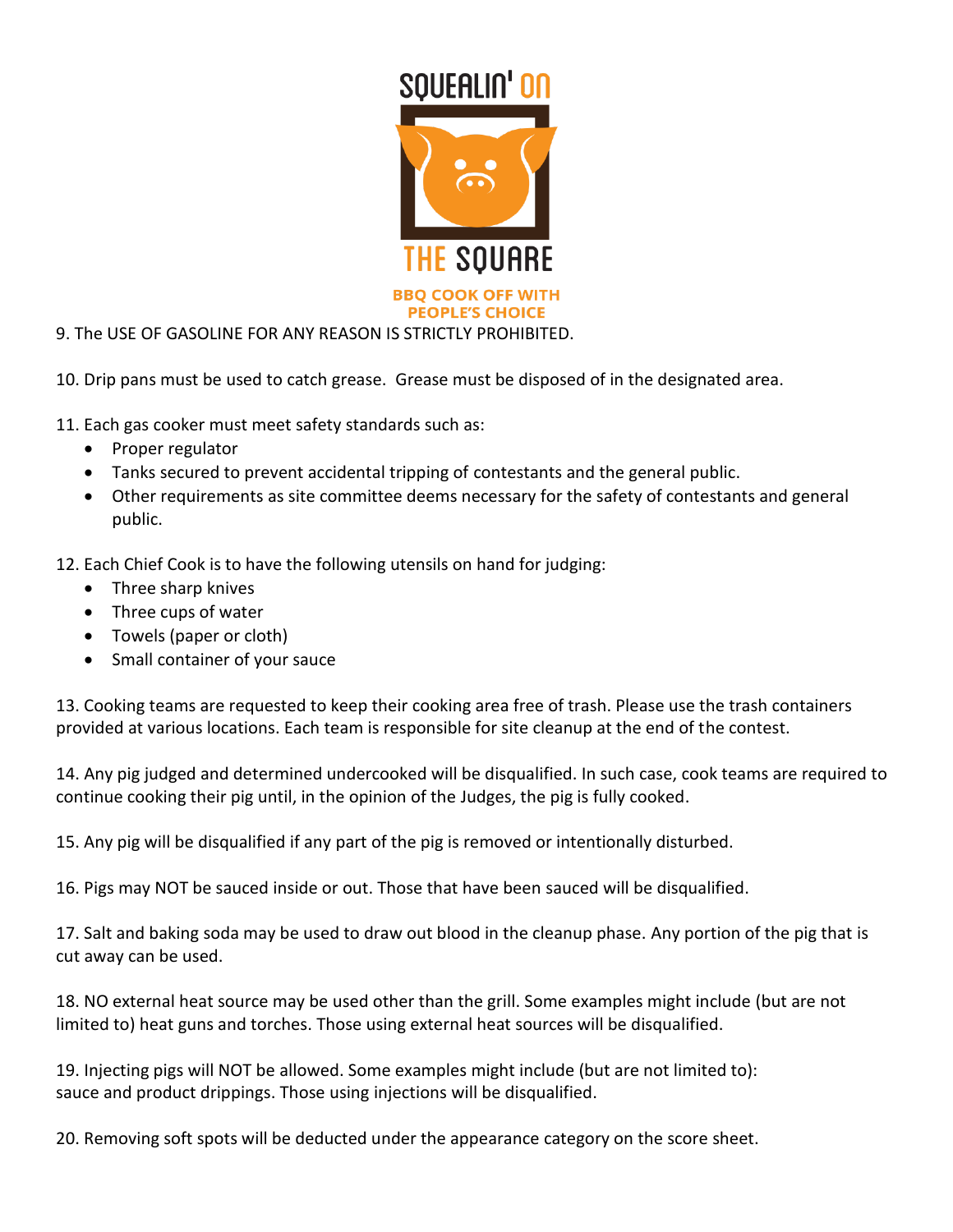

21. All cooking teams are requested to respect the rights of others in attendance for the event, with special emphasis from each team member relating to loud music, loud or profane language or infringement on adjoining sites with any equipment, cookers, cars, campers, vans, pickups, etc. Security will be provided throughout the event.

22. Use of the provided basin of water and soap is mandatory for sanitary purposes. Gloves are mandatory.

21. Judging will begin no later than 9:00 a.m., Saturday, October 29, 2022.

22. An event staff person will be assigned to accompany the judges while the pigs are being judged. The staff person will collect score sheets. The score sheets will contain no information that will in any manner identify the cooks or sponsors. The Event staff, not the judges, will total and grand total the score sheets.

23. Following the judging, **event staff** will remove all pigs of bones and fat and the meat kept warm until picked up by the event staff. Exception is made for the ribs, which may be removed and kept by the Cook Teams with permission of the staff. You will be given a heavy-duty trash bag for disposal of parts; you may leave it at your cook site for our trash team to collect after the event. People's Choice participants must reserve enough pork to fill twenty-five (25) 2 oz. cups.

25. If you are using a burn barrel, it must be elevated a minimum of 6 inches above the ground using concrete blocks.

24. Each team will receive four complementary BBQ plate tickets.

25. In the event of a tie, an event staff member will refer to the judging sheets and the winner will be awarded by the highest points in "Meat & Sauce Taste". If there is a tie in that category as well, the tie will be broken based on the team with the highest score for "Skin Crispness".

26. Contestants may not sell or give food or beverages to the general public. Under NO circumstances are alcoholic beverages to be distributed to the general public by contestants.

27. It is the responsibility of the judges to determine if a pig is cooked fully and ready for public consumption. While each pig is required to have two thermometers inserted prior to judging, the temperature readings of the thermometers shall be used by judges as guides only in determining doneness. The final determination of a pig's suitability for public consumption will be based on visual inspection by the judges and the judges' decision will be final and not subject to appeal.